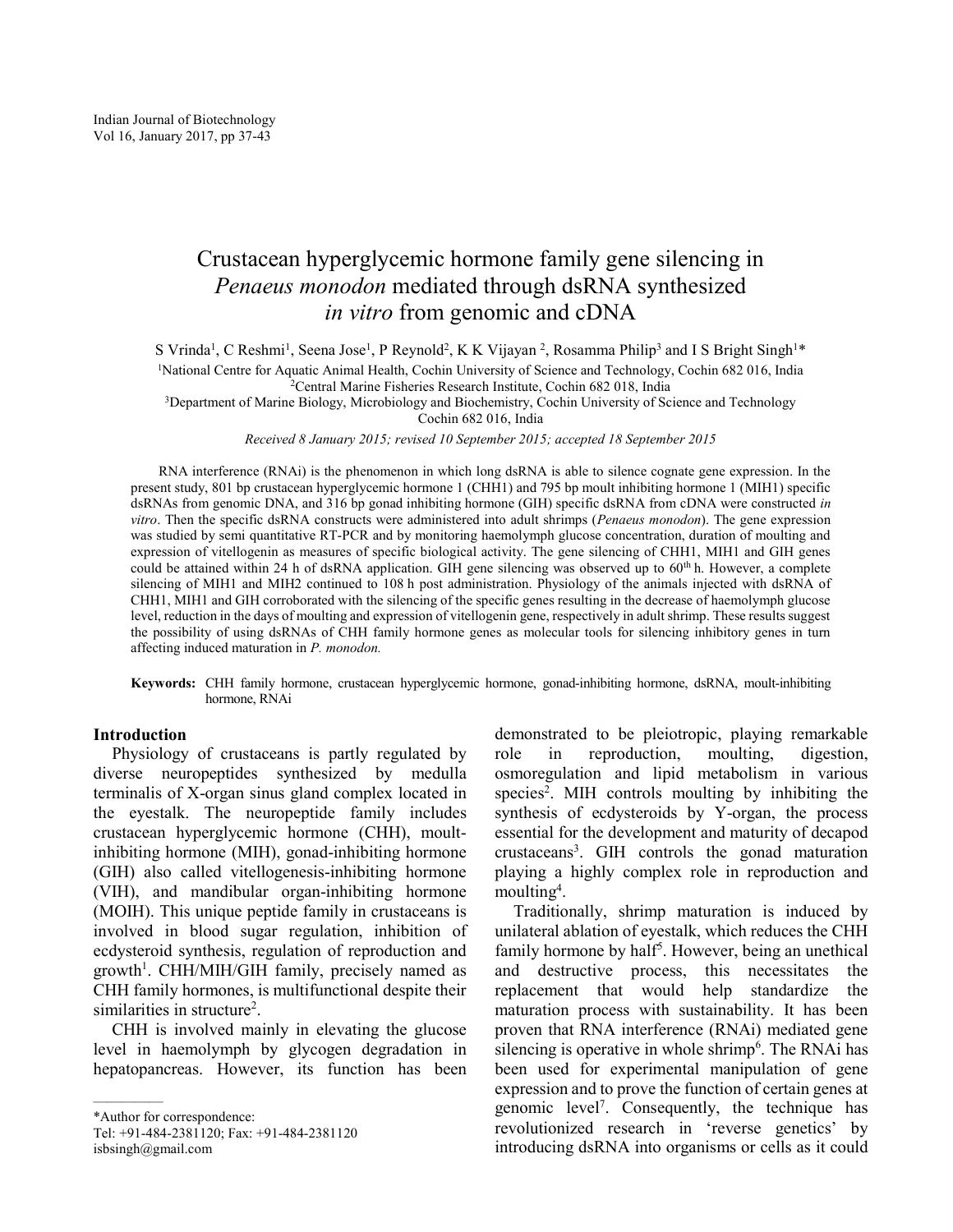knockdown a gene and produce its phenotypic loss. The approach of recombinant protein and RNAi was used to study the reproductive functions of gonad stimulating hormone in *Metapenaeus ensis<sup>8</sup>*. During the same period, the use of dsRNA to elucidate the function of GIH in *Penaeus monodon*<sup>9</sup> was first reported. They demonstrated the influence of Pem-GIH on vitellogenin (Vg) gene expression and thus implied its role in gonad inhibition. In the present study, we demonstrate the ability of dsRNA of CHH1 and MIH1 constructed using genomic DNA and GIH using cDNA to silence the CHH family hormone genes post transcriptionally in P. monodon. It is hypothesized that these could be employed as molecular tools in place of eyestalk ablation to achieve induced maturation.

### Materials and Methods

### Amplification of CHH1 and MIH1 Genes from Genomic DNA, and GIH Gene from cDNA

Genomic DNA was extracted from haemocytes of P. monodon using the established protocol<sup>10</sup> with slight modifications. CHH1 and MIH1 genes were amplified by PCR using the primers (Table 1) designed from the 5' and 3' ends of the Pem-CHH1 (GenBank ID: AF233295.1) and Pem-MIH1 (GenBank ID: AY496454.1) sequences. A hot start PCR was adopted where the reaction mix was heated to 95°C for 5 min and subsequently, 0.5 U of Taq polymerase (New England Biolabs, USA) was added. PCR was conducted in a 25 μL reaction volume containing 2.5 μL PCR buffer (10×), 2.5 μL dNTP (2.5 mM), 1 μL each forward and reverse primer (10 pmol/μL), 16 μL milliQ, 1  $\mu$ L (5 U) Taq DNA polymerase and 1  $\mu$ L (75 ng) DNA template. The PCR amplification protocol consisted 35 cycles of 94°C for 40 sec, 60°C for 45 sec (for CHH1) and  $64.1^{\circ}$ C for 45 sec (for MIH1),  $72^{\circ}$ C for 2 min with a final extension at 72°C for 10 min.

For the preparation of cDNA of GIH, total RNA was extracted from the eyestalk of P. monodon using TriReagent (Sigma, USA) and quantified by UV spectrophotometry (Abs<sub>260</sub> nm). An aliquot of 5  $\mu$ g total RNA and 4 μL of Oligo d (T) (10 pmol/ μL) were incubated at 65°C for 5 min. The reaction mixture was brought to a volume of 20 μL with M-MuLV reverse transcriptase buffer containing 1 μM each dNTPs, 1U/ μL RNase inhibitor (20 U) and 200 U M-MuLV RTase (New England Biolabs, USA), incubated at 42°C for 60 min and inactivated at 95°C for 5 min. The cDNA generated was used for amplification of GIH gene using primers (Table 1). A hot start PCR was adopted where the reaction mix was heated to 95°C for 5 min and subsequently 0.5 U of Taq polymerase (New England Biolabs, USA) was added. PCR was conducted in a 25 μL reaction volume containing 2.5 μL PCR buffer (10×), 2.5 μL dNTP (2.5 mM), 1 μL each forward and reverse primer (10 pmol/ $\mu$ L), 16  $\mu$ L milliQ, 1  $\mu$ L (5 U) of *Taq* DNA polymerase and 1  $\mu$ L DNA template. The PCR amplification protocol consisted 35 cycles of 94°C for 40 sec, 58°C for 45 sec, 72°C for 2 min with a final extension at 72°C for 10 min.

### Cloning of CHH1, MIH1 and GIH Genes

The amplified products of CHH1, MIH1 and GIH genes were purified using Sigma Gel elution kit (Sigma, USA) and cloned into pGEM-T Easy vector (Promega, USA). The constructs were transformed into the bacterial strain JM109 (New England Biolabs, USA). The nucleotide sequences were determined by the method of ABITM Prism Dye termination cycle (Microsynth, GmBH). The putative exon-intron in the CHH1 and MIH1 gene sequences were determined by comparing the sequences of CHH1 (GenBank ID: AF233295.1) and MIH1 (GenBank ID: AY496454.1) with the NCBI database. Since the GIH gene sequence was cDNA based, it consisted of only exon or the coding sequences unlike CHH1 and MIH1, which was compared with NCBI database (GenBank ID: DQ643389.1).

| Table 1 — Primers used for generating amplicons from genomic DNA and cDNA. |                                                                                                          |                                                                                                                |                                                  |                                    |
|----------------------------------------------------------------------------|----------------------------------------------------------------------------------------------------------|----------------------------------------------------------------------------------------------------------------|--------------------------------------------------|------------------------------------|
| Primer name                                                                | Forward<br>$(5' - 3')$                                                                                   | Reverse<br>$(5' - 3')$                                                                                         | Amplicon size from genomic<br><b>DNA</b><br>(bp) | Amplicon size from<br>cDNA<br>(bp) |
| CHH <sub>1</sub><br>MIH1<br><b>GIH</b><br>MIH <sub>2</sub>                 | cgctcccgatctgcctctactctaa<br>egegteteettgggtteatteegtee<br>Atgaaaacatggtgct<br>cagtgcgtctcgtacatgtcctttc | acgaaagcaacctaataagagtctgg<br>gcgttcgacctcactgaccggcgttc<br>ccttctctgaaagcatccca<br>tettteetgtacatgetetgegtgac | 801<br>795                                       | $500*$<br>$450*$<br>316<br>420     |
| Vg                                                                         | ctaaggcaattatcactgctgct<br>*Used for semi-quantitative RT-PCR only                                       | aagettggcaatgtattcctttt                                                                                        |                                                  | 1200                               |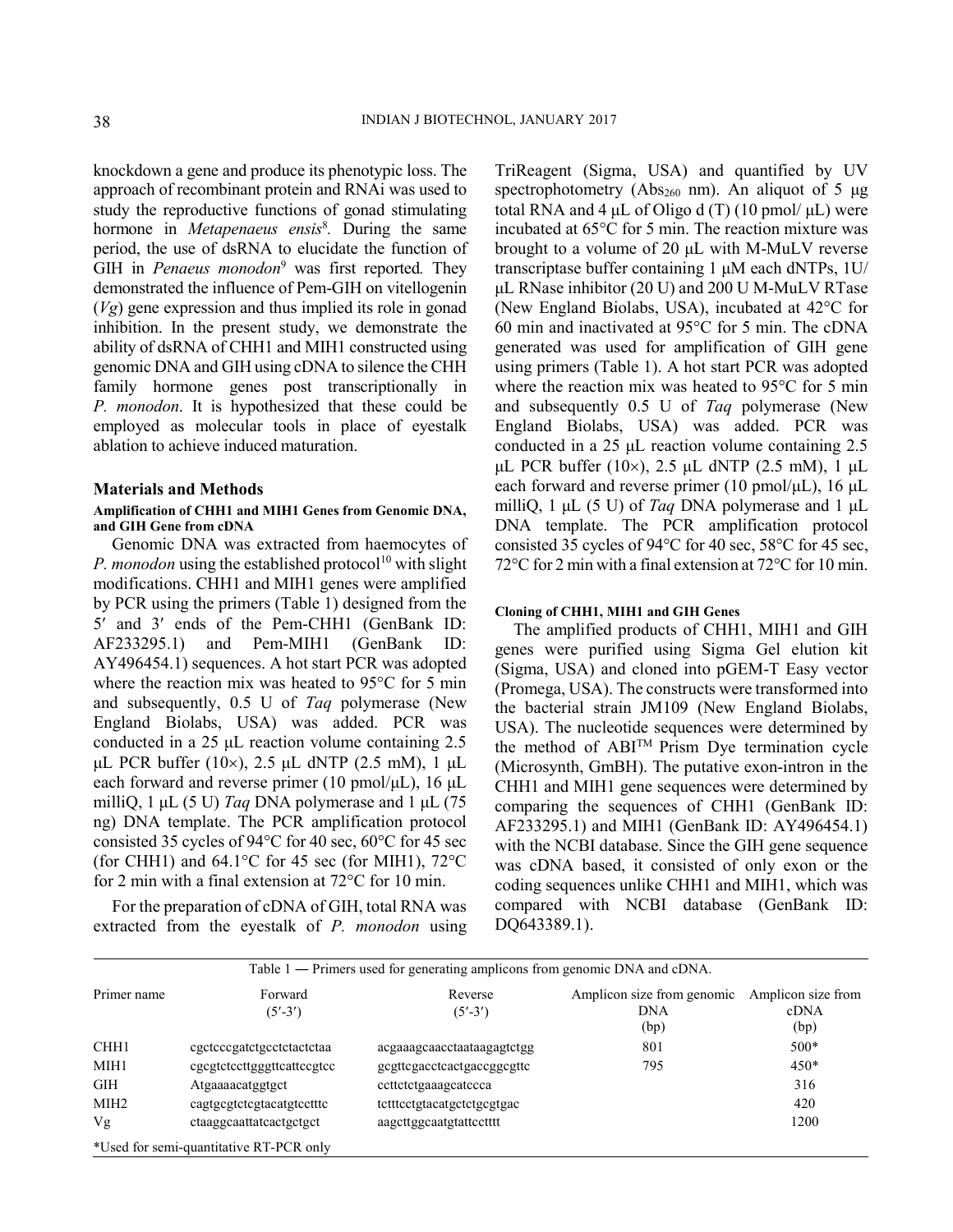### In Vitro Construction of dsRNA of CHH1, MIH1 and GIH

The 801 bp CHH1, 795 bp MIH1 and 316 bp GIH cloned into pGEM-T easy vector were used for the construction of dsRNAs. Single stranded RNAs were synthesized independently by *in vitro* transcription, using T7 and SP6 RNA polymerase (New England Biolabs, USA). Prior to in vitro transcription, the plasmid DNA was linearised with Sac1 restriction enzyme and gel purified using Wizard SV gel purification kit (Promega, USA). The sense and antisense strands of dsRNA were prepared by carrying out PCR in two separate reactions. The reaction mix (25  $\mu$ L) included 2.5  $\mu$ L of RNA polymerase buffer  $(10\times)$ , 2.5 µL of ribonucleotide solution mix (2.5 mM), template(s)  $(1-4 \mu g)$ , 1  $\mu L$  of RNase inhibitor  $(20$  $U/\mu L$ ) and 2-4  $\mu L$  of RNA polymerase (20 U/ $\mu L$ ), and the volume was made up with RNase-free water. The reaction mix of sense strand containing T7 RNA polymerase (20 U/ $\mu$ L) and T7 primer (10 pmol) was incubated at 42°C for 2-4 h. The reaction mix of antisense strand contained SP6 RNA polymerase (20  $U/\mu L$ ) and SP6 primer (10 pmol), and was incubated at  $40^{\circ}$ C for 2-4 h. The single stranded RNAs were allowed to anneal by mixing equal amounts of each strand, heated to 100°C for 3 min and cooled gradually to room temperature. The reaction mix was treated with RNase free DNase I (2 U) to remove the DNA template. The dsRNA reaction mix was extracted once with phenolchloroform and once with chloform-isoamyl alcohol. The RNA was precipitated with 2 volumes of 2-propanol and dissolved in RNase free water. The dsRNA was quantified by measuring the absorbance at  $\text{Abs}_{260}$  nm and verified by running on 1.5% agarose gel.

### Injection of dsRNA of CHH1, MIH1 and GIH into Adult Shrimp

Female P. monodon (10 in number; weighing 10-15 g) were maintained in 25 L capacity FRP (fibre reinforced plastic) tanks with seawater  $(-15 \text{ g/L})$ salinity) having a depth of 25-30 cm with constant aeration. The gross physico-chemical properties of the rearing water were: pH 7.5-8, temperature 28-30°C, total alkalinity 60-70 g/L, NH<sub>4</sub>-N <1 g/L. Prior to injection of dsRNA, the shrimps were allowed to molt once and on the 3rd d after the first molt, they were injected with dsRNA of the three genes of CHH family hormones individually. Prior to injection, the animals were kept unfed for 18  $h^{11}$ . The control group was injected with the reaction mixture (137 mM NaCl, 2.7 mM KCl, 4.3 mM  $Na<sub>2</sub>HPO<sub>4</sub>·7H<sub>2</sub>O$ , pH 7.3). The dsRNA injections were made into abdominal body cavity of the animals in case of CHH1, MIH1 and control, and through the arthrodial membrane of the second walking leg in the case of GIH.

### Semi Quantitative RT-PCR Analysis of Expression of CHH1, MIH1 and GIH Genes after Their dsRNAs Administration

The eyestalks from dsRNA injected animals were dissected for RNA extraction during the time period 24, 60 and 108 h of administration. Total RNA was extracted using TriReagent (Sigma, USA) and quantified by measuring the absorbance at 260 nm  $(Abs<sub>260</sub> nm)$ , and used for cDNA synthesis. An aliquot of 5  $\mu$ g of total RNA and 4  $\mu$ L of Oligo d(T) (10 pmol/ $\mu$ L) were incubated at 65 $\degree$ C for 5 min and placed on ice. The reaction mixture was brought to a volume of 20 μL with M-MuLV reverse transcriptase buffer, 1 μM each dNTP, 1 U/ μL of RNase inhibitor and 200 U of M-MuLV reverse transcriptase (New England Biolabs, USA), incubated at 42°C for 60 min and at 95°C for 5 min. The PCR was carried out with primers (Table 1) using the same conditions as detailed in amplification of CHH1, MIH1 and GIH. The expression of MIH2 gene, an isoform of MIH1, was analysed using the primers given in Table 1. The PCR amplification protocol consisted of initial denaturation at 94°C for 5 min, followed by 35 cycles of 94°C for 40 sec, 64.1 $\degree$ C for 45 sec, 72 $\degree$ C for 2 min, with a final extension at 72°C for 10 min.

### Detection of Specific Biological Activity

A glucose oxidase diagnostic kit (J D Diagnostics, India) was used to determine glucose concentration in haemolymph of all groups of shrimps including control. Duration of moulting cycle was monitored in the group of shrimps, which was administered with dsRNA of MIH. The expression of  $Vg$  gene was detected by semi-quantitative RT-PCR using  $Vg$  gene specific primers in the GIH dsRNA administered shrimps. Total RNA was extracted using TriReagent (Sigma, USA) and quantified by measuring  $Abs<sub>260</sub>$  nm, and used for cDNA synthesis. An aliquot of 5 μg of total RNA and 4  $\mu$ L of Oligo d(T) (10 pmol/ $\mu$ L) were incubated at 65°C for 5 min and placed on ice. The reaction mixture was brought to a volume of 20 μL with M-MuLV reverse transcriptase buffer, 1 μM each dNTP, 1 U/μL of RNasin and 200 U of M-MuLV RTase (New England Biolabs, USA), incubated at 42°C for 60 min and at 95°C for 5 min. The PCR was carried out using  $Vg$  gene specific primers (Table 1). A hot start PCR was adopted where the reaction mix was heated to 95°C for 5 min and then 0.5 U of Taq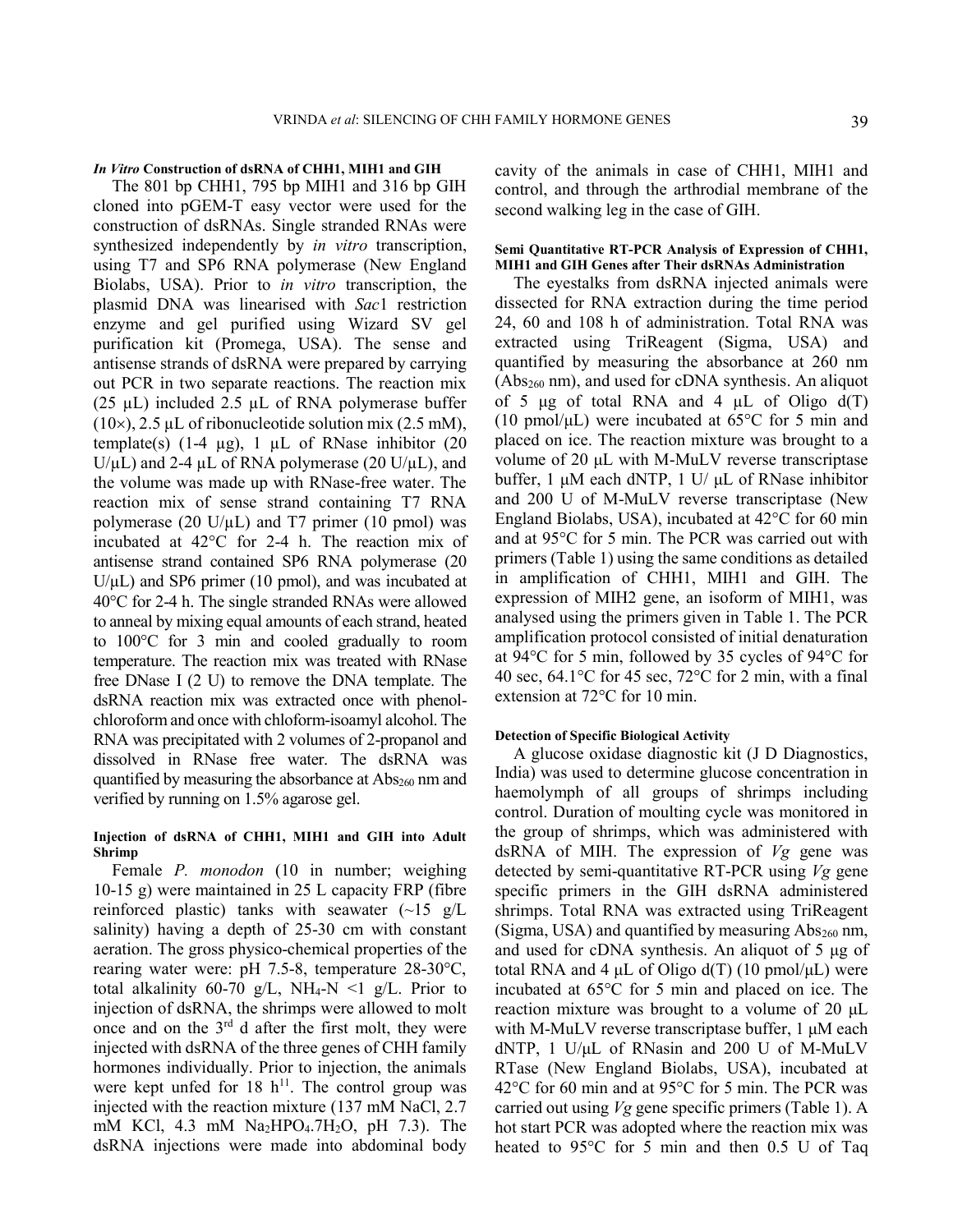polymerase (New England Biolabs, USA) was added. PCR was conducted in a 25 μL reaction volume containing:  $2.5 \mu L$  PCR buffer (10 $\times$ ),  $2.5 \mu L$  dNTP (2.5) mM), 1 μL each forward and reverse primer (10 pmol/μL), 16 μL milliQ, 1 μL (5 U) of Taq DNA polymerase and 1 μL DNA template. The PCR amplification protocol consisted 32 cycles of 94°C for 30 sec, 50°C for 30 sec and 72°C for 1 min, and final extension at 72°C for 10 min.

# Results

#### dsRNA of CHH1, MIH1 and GIH

The dsRNAs (Figs 1a-c) synthesized using PCR were found to have a ratio at  $\text{Abs}_{260}/\text{Abs}_{280}$  of 2.0 and concentrations of 84.30 (CHH1), 243.5 (MIH1) and  $40.23 \mu$ g (GIH). The 20  $\mu$ g per animal concentration of dsRNA was used for silencing experiments.

## Gene Silencing Demonstrated through Semi-quantitative RT-**PCR**

Suppression of CHH1, MIH1 and GIH genes during administration of dsRNA was demonstrated through semi-quantitative RT-PCR.

Silencing of CHH1 ( $\sim$ 500 bp), MIH1 (450 bp) and GIH (316 bp) genes were conspicuous during the initial phase of 24 h (Fig. 2). Meanwhile, GIH silencing continued to  $60<sup>th</sup>$  h and that of MIH1 alone to  $108<sup>th</sup>$  h of administration of the respective dsRNA (Fig. 2). The control showed higher levels of CHH1, MIH1 and GIH transcripts throughout the experiment. On



Fig. 1 (a-c) ― In vitro transcription of dsRNA of CHH1 (a), MIH1 (b) and GIH (c).



Fig. 2 ― Silencing of CHH1, MIH1 and GIH genes were observed during the periods of 24 h  $(1)$ , 60 h  $(2)$  and 108 h  $(3)$ . [CHH1] expression was suppressed for 24 h post administration of CHH1 specific dsRNA. MIH1 gene was silenced for the period of 108 h post administration of MIH1 specific dsRNA. GIH expression was observed 60 h post administration of GIH specific dsRNA.]

administration of GIH dsRNA, there was no suppression of CHH1 and MIH1 genes and vice versa (Fig. 3). All the gene expressions were compared with that of ß-actin.

The administration of MIH1 dsRNA was investigated on the expression of MIH2 too, an isoform of MIH1 gene. It was observed that the gene silencing pattern followed that of MIH1 gene. The expression of MIH2 gene silencing was observed to continue to  $108<sup>th</sup>$ h of post injection. (Fig. 4)

### Expression of Vg Gene in Response to Administration of dsRNA of GIH

Expression of the  $Vg$  gene in animals, which received the dsRNA of GIH, was examined through semi-quantitative RT-PCR on the  $60<sup>th</sup>$  h of administration (Fig. 5). The results clearly showed that the silencing of GIH gene in turn triggered the expression of Vg gene, which played a key role in



Fig. 3 ― Cross checking the expressions of CHH1 in MIH1 and GIH dsRNA administered animals; MIH1 in CHH1 and GIH dsRNA administered animals; & GIH in CHH1 and MIH1 dsRNA administered animals. ß-Actin control at 24 h (1), 60 h (2) & 108  $h(3)$ .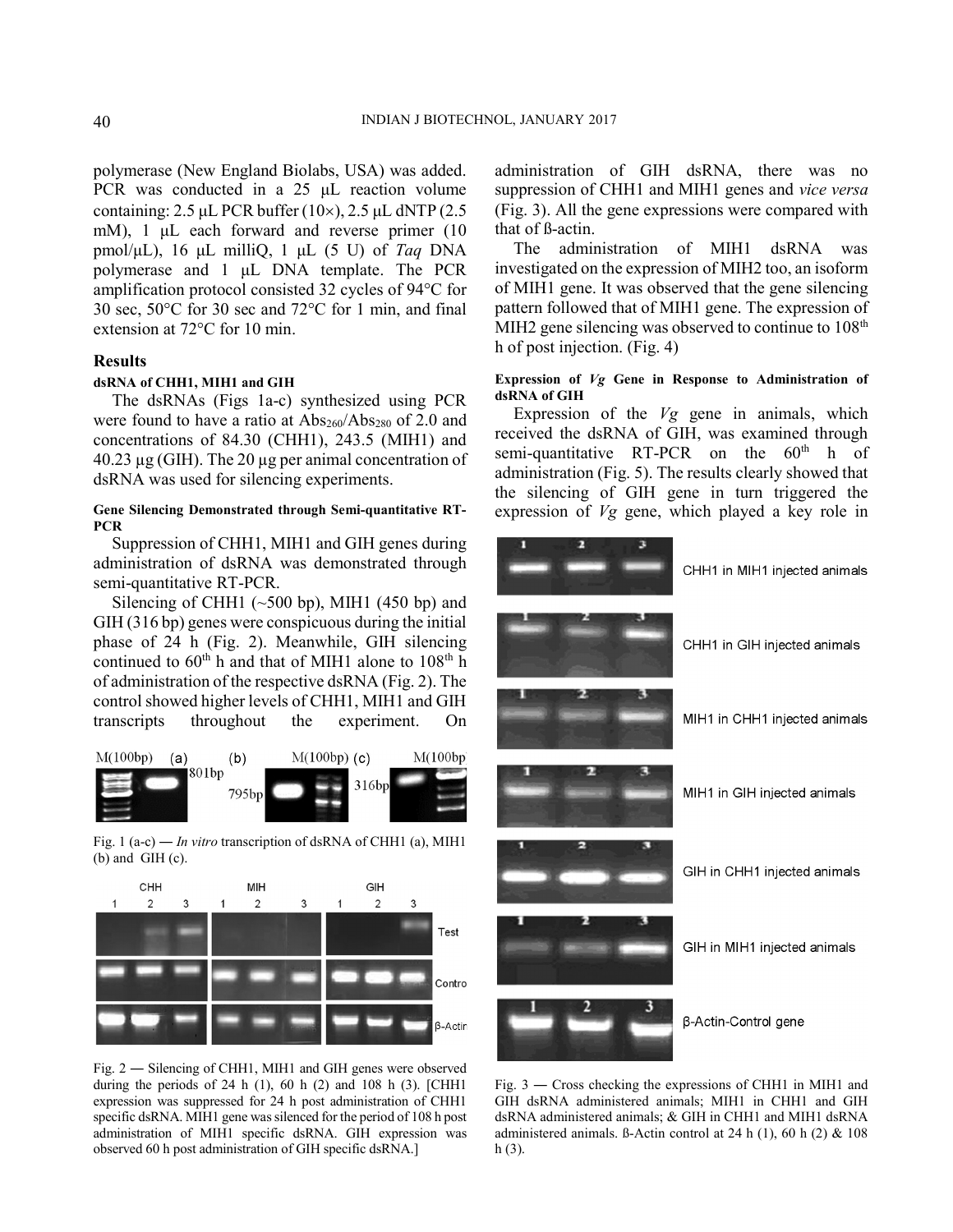maturation. The expression of vitellogenin was not observed in the CHH1 and MIH1 dsRNA injected animals.

### Administration of dsRNA of CHH1, MIH1 and GIH and Haemolymph Glucose Level

Haemolymph (20 µL) glucose levels of shrimp administered with dsRNA of CHH1, MIH1 and GIH were monitored at  $24<sup>th</sup>$  and  $60<sup>th</sup>$  h of injection (Figs  $6 \& 7$ ). The CHH1 dsRNA (20 µg) administered



Fig. 4 ― Silencing of MIH2 transcript observed during the periods of 24 h (1), 60 h (2) and 108 h (3).



Fig. 5 — Expression of  $Vg$  gene at 60<sup>th</sup> h post administration of GIH-specific dsRNA (Lanes 3, 4); Control at  $60^{th}$  h (Lanes 1, 2); & Marker (Lane M).



Fig. 6 ― Glucose assay of shrimp haemolymph within 24 h of administration of CHH1, MIH1 and GIH dsRNA.

animals showed significant lower glucose level  $(23.48\pm14.88 \text{ mg/dL})$  against the control  $(95.73\pm33.40$ mg/dL)  $(P \le 0.01)$  at the 24<sup>th</sup> h. The glucose concentration at  $60<sup>th</sup>$  h was also lower in comparison with that of the control (Fig. 7). However, with respect to dsRNA of MIH1 and GIH (Figs  $6 \& 7$ ), only a marginal decrease in glucose level was observed in the haemolymph (82.52±5.81 & 61.6±31.73 mg/dL, respectively) in comparison to that of the control  $(95.73\pm33.40 \text{ mg/dL})$  (P > 0.05).

### Effect of MIH1 dsRNA on Moulting Period

The suppression of MIH1 on the administration of dsRNA of the MIH1 gene was assessed by taking into account the duration required for moulting in comparison with that of the control group. The control group animals required  $11.5\pm1.04$  d to complete one moulting cycle, whereas shrimps injected with MIH1 dsRNA (20  $\mu$ g) needed only 6.83±1.47 d (P < 0.005) (Fig. 8).

## **Discussion**

RNA interference (RNAi) is the phenomenon in which long dsRNA is able to silence cognate gene expression, thereby providing an opportunity to investigate the corresponding protein function. In shrimp (P. Monodon), RNAi-induced gene silencing



Fig. 7 ― Glucose assay of shrimp haemolymph during the period of 60 h post administration of CHH1, MIH1 and GIH dsRNA.



Fig. 8 ― Moulting duration of MIH1 specific dsRNA administered animals in comparison to that of the control group.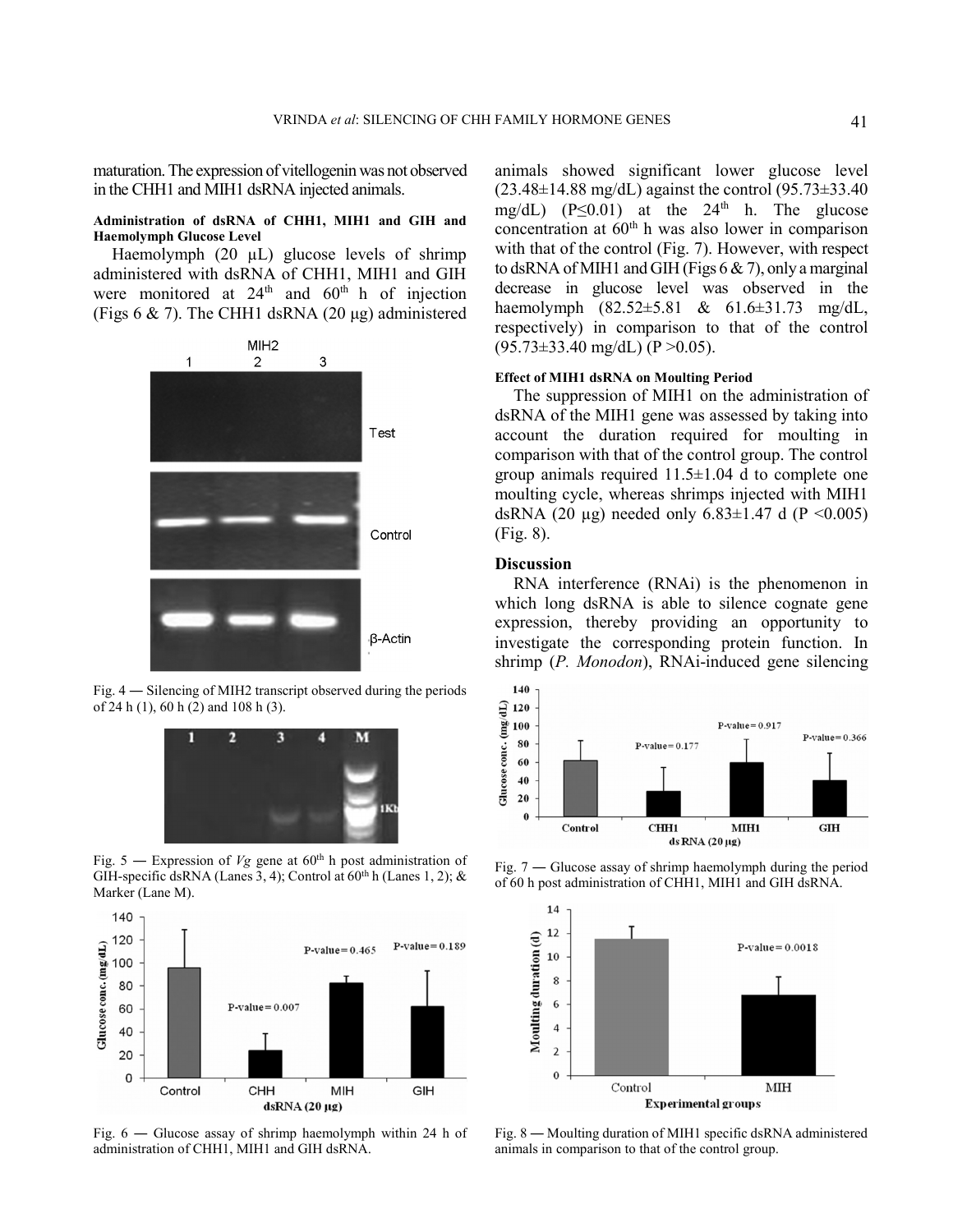has been demonstrated in GIH gene<sup>11</sup> and Yellow Head viral replication<sup>12</sup>. RNAi was preferred as a tool for studying the functional knockdown of CHH1, MIH1 and GIH, which in due course could likely to be developed as molecular tool in place of eyestalk ablation for induced maturation. In the present study, CHH1-specific dsRNA (801bp) and MIH1-specific dsRNA (795bp) were constructed from genomic DNA, while GIH-specific dsRNA (316bp) from the coding region of mature GIH. The silencing of CHH1, MIH1 and GIH genes could be attained within 24 h of dsRNA application. However, complete silencing of GIH continued to the 60<sup>th</sup> h, while that of MIH1 to 108<sup>th</sup> h.

The physiology of animals injected with dsRNA corroborated with the silencing of the specific gene. The animals injected with dsRNA of CHH1 showed a significant decrease in the haemolymph glucose level compared to that of the control group, and marginal decrease with those administered with dsRNA of MIH1 and GIH genes. The MIH1 transcript was silenced within a period of 24 h and continued to  $108<sup>th</sup>$ h. Simultaneously, the moulting pattern also showed a significant change by reducing the days of moulting from  $11.5\pm1.04$  to  $6.83\pm1.47$  d. The MIH2 transcript was also suppressed in the same pattern as that of MIH1 and the silencing continued to a period of 108 h. The combined silencing of two isoforms of MIH (MIH1 & MIH2) might have reduced the moulting duration. Injection of dsRNA of GIH showed the silencing of the gene alongwith the expression of  $Vg$ gene, suggesting that the silencing of GIH gene in turn stimulated the expression of vitellogenin in adult shrimp, *P. monodon*. Recently, it has been reported that injection of bacterially expressed dsRNA mediated GIH silencing lead to ovarian maturation and eventual spawning in both domesticated and wild broodstocks<sup>11</sup>.

Various factors like length of target mRNA, length and concentration of dsRNA, the region of homology between the dsRNA and target, and other lesser known mechanisms could trigger the efficiency of interference of RNA in vivo. It was demonstrated that the length and dose of dsRNA determined the potency of gene suppression in shrimp cells in culture, and best of the results were obtained when larger dsRNA with higher dosage was administered<sup>12</sup>. The use of long dsRNA provides the possibility of generating more varieties of effective small-interfering RNA (siRNA; 21-23 nucleotides) molecules. The dsRNA can be made from cDNA or genomic DNA templates. Inspite of the fact that most of the dsRNA for RNAi corresponds to exon regions; dsRNAs with two or more exon regions

interrupted by introns also worked quite well. Further, one can use dsRNAs corresponding to coding sequences and/or untranslated regions (UTRs) as well for better results. Another approach has been to use dsRNA corresponding to the 5' or 3' UTR (either UTR can mediate interference)<sup>13</sup>. The introns present in the CHH1 and MIH1 genes, which were amplified from genomic DNA could have paved the way for generating longer dsRNA, a pattern hitherto not reported, which in turn might have generated a combination of variety siRNA molecules causing the silencing of CHH1 and MIH1 genes. During the study we could not generate dsRNA from genomic DNA of GIH gene, and therefore proceeded with cDNA of the same.

Also, non-specific silencing, known as off-target phenomenon, can occur from diverse siRNA products of long dsRNA<sup>14,15</sup>. The off target phenomenon checked manually by constructing the dsRNA sequences and using the NCBI BLAST programme proved the absence of off-target phenomenon in the present work. The marginal reduction in glucose levels of the animals administered with MIH1 and GIH dsRNA from 95.73 to 82.52 and 61.6 mg  $dL^{-1}$ , respectively may be attributed to the amino acid sequence similarity that classifies MIH1 and GIH as isoforms under type II class of CHH family neuropeptides. At the same time, there was no suppression of CHH1 gene in the MIH1 and GIH dsRNA injected animal and vice versa.

The present study contributes to our understanding of CHH1, MIH1 and GIH specific dsRNA mediated temporary knockout of the related gene function in P. monodon. Further, the study showed that the silencing of GIH gene with dsRNA administration induced vitellogenin expression, signifying stimulation of maturation in adult shrimps. These findings precisely suggest the possibility of using dsRNA as tool for post transcriptional CHH family hormone gene silencing to achieve maturation in shrimps under captivity. An appropriate delivery system, dosage and frequency of application have to be standardized, besides investigating the physiology and health status of the animals consequently.

### Acknowledgement

The present work was carried out with the financial support from the Department of Biotechnology (DBT), Government of India, New Delhi under the project entitled 'Development and application of CMG family recombinant hormones, their antagonists and RNAi technique for induced maturation and spawning of